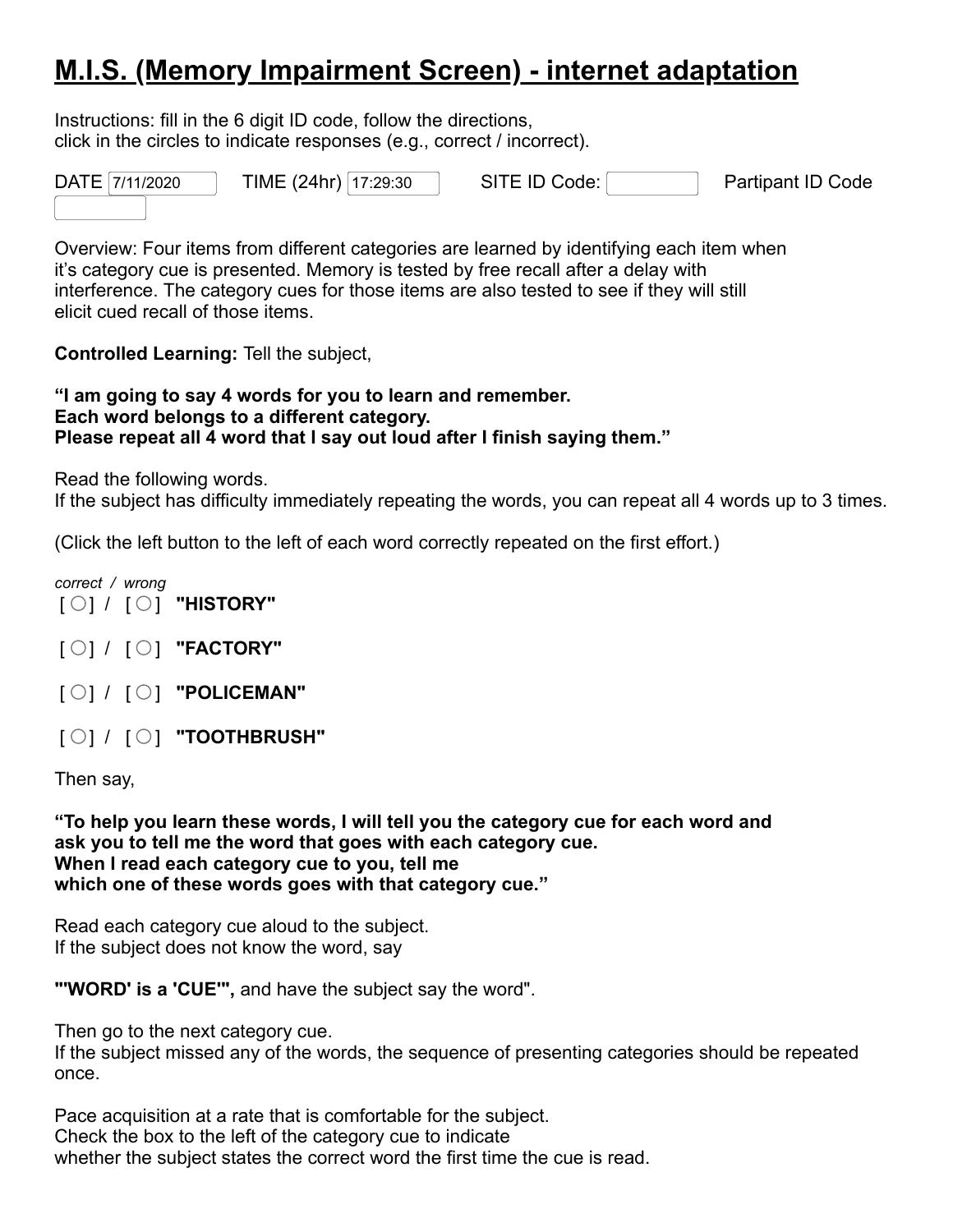| correct / incorrect                                                                                                                                     |  |  |  |  |
|---------------------------------------------------------------------------------------------------------------------------------------------------------|--|--|--|--|
| $\lceil \bigcirc \rceil / \lceil \bigcirc \rceil$ "BUILDING" - (FACTORY)<br>(if incorrect, say "FACTORY is a BUILDING, say FACTORY")                    |  |  |  |  |
| $\lceil \bigcirc \rceil / \lceil \bigcirc \rceil$ "PERSONAL ITEM" - (TOOTHBRUSH)<br>(if incorrect, say "TOOTHBRUSH is a PERSONAL ITEM, say TOOTHBRUSH") |  |  |  |  |
| $\lceil \bigcirc \rceil / \lceil \bigcirc \rceil$ "SCHOOL SUBJECT" - (HISTORY)<br>(if incorrect, say "HISTORY is a SCHOOL SUBJECT, say HISTORY")        |  |  |  |  |
| $\lceil \bigcirc \rceil$ / $\lceil \bigcirc \rceil$ "CITY EMPLOYEE" - (POLICEMAN)<br>(if incorrect, say "POLICEMAN is a CITY EMPLOYEE, say POLICEMAN")  |  |  |  |  |
| When all four words have been identified by category, tell the subject,                                                                                 |  |  |  |  |
| "Later, I will ask you to recall the words."                                                                                                            |  |  |  |  |
|                                                                                                                                                         |  |  |  |  |

## **ANIMAL NAMING - first 30 seconds**

Say: **"In 30 seconds, tell me as many animals as you can think of,**

## **Ready, GO": (click to start ->) (0) [ ]**  CLOCK

You may click the numbers or use the right arrow to advance the count or the left arrow to reduce it.



**ANIMAL NAMING - second 30 seconds**

If the subject named at least 4 animals in the first 30 seconds, say: **"In the next 30 seconds, tell me as many more and different animals as you can think of,**

If the subject named less than 4 animals in the first 30 seconds, say: **"In the next 30 seconds, tell me more animals, think of the zoo, the farm, and the jungle,**

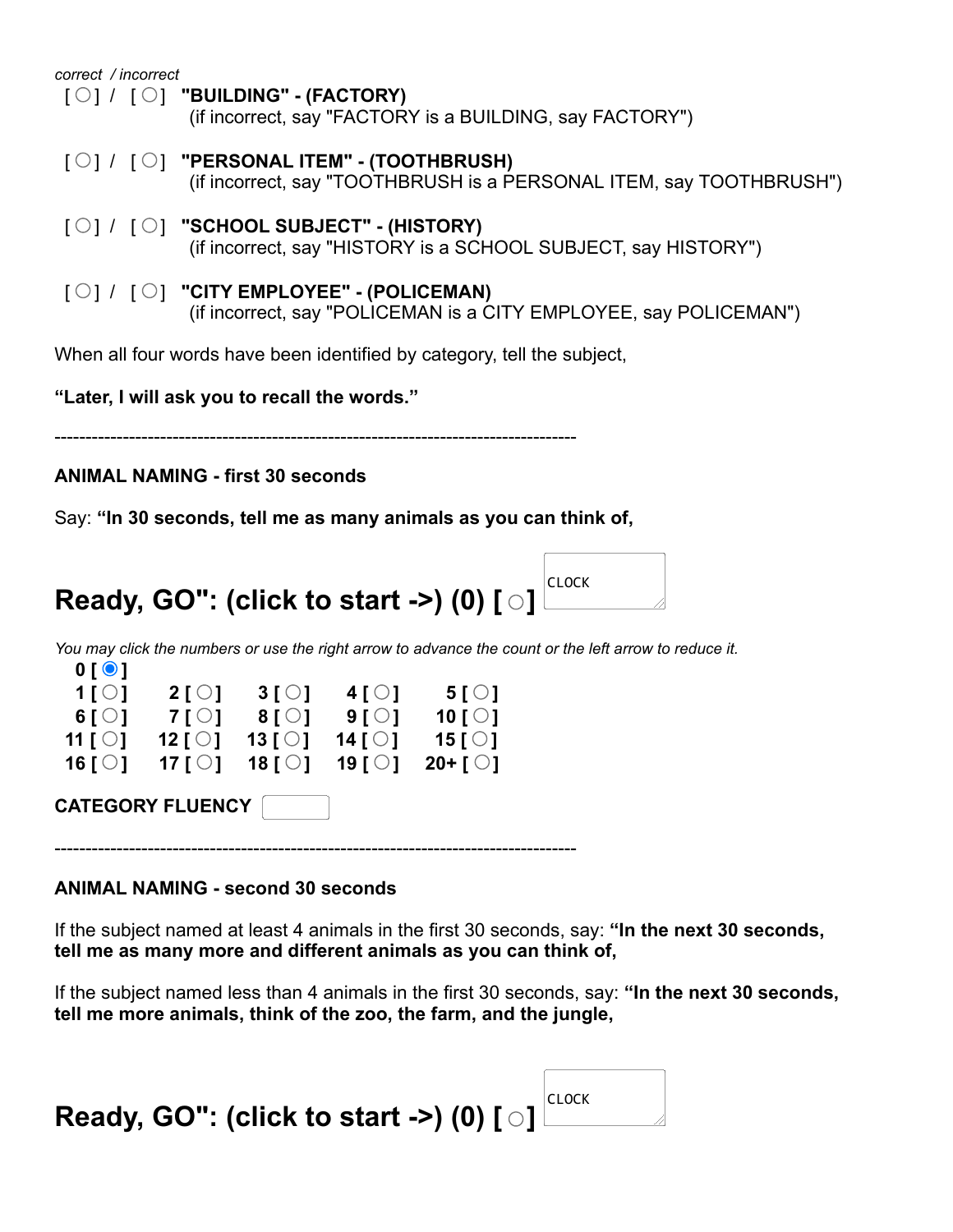You may click the numbers or use the right arrow to advance the count or the left arrow to reduce it.  **0 [ ]**

| $\mathsf{v}$ $\mathsf{v}$ $\mathsf{v}$ |                          |                   |                     |                   |  |
|----------------------------------------|--------------------------|-------------------|---------------------|-------------------|--|
| 1[0]                                   | $2[\circ]$               | $3[\circ]$        | $4[$ $\odot$ $]$    | 5[O]              |  |
| 6 $\lceil \bigcirc \rceil$             | 7 <sup>[</sup>           | $8[$ $\bigcirc$ ] | 91                  | 10 $[O]$          |  |
| 11 [ $\bigcirc$ ]                      | 12 [ $\bigcirc$ ]        | 13 [ $\bigcirc$ ] | 14 [ $\bigcirc$ ]   | 15 [ $\bigcirc$ ] |  |
| 16 [ $\bigcirc$ ]                      | 17 $\lceil \circ \rceil$ | 18 [ $\bigcirc$ ] | 19 $\overline{101}$ | $20 + [$          |  |
|                                        | <b>CATEGORY FLUENCY</b>  |                   |                     |                   |  |
|                                        |                          |                   |                     |                   |  |

**Free Recall:** Elicit Free Recall by asking the subject to:

## **"Tell me as many of the 4 words you can remember, in any order."**

Allow 20 seconds for Free Recall of all four words. Stop if no more words have been recalled for 10 seconds. Indicate Free Recall by clicking a button to the left of each word that was retrieved by free recall.

*recalled / missed* [ ] / [ ] **"HISTORY"**

- [ ] / [ ] **"FACTORY"**
- [ ] / [ ] **"POLICEMAN"**
- [ ] / [ ] **"TOOTHBRUSH"**

**Cued Recall:** Immediately after concluding Free Recall, elicit Cued Recall Read the appropriate category cue to the subject in the order shown below, and ask the subject to recall the word that was learned with that cue. Allow 5 seconds for recall of each word cued. Indicate Cued Recall retrieval by clicking the appropriate button to the left of each word.

| correct / wrong                                                               | $\lceil \bigcirc \rceil / \lceil \bigcirc \rceil$ "What was the BUILDING" - (FACTORY)         |  |  |  |  |
|-------------------------------------------------------------------------------|-----------------------------------------------------------------------------------------------|--|--|--|--|
|                                                                               | $\lceil \bigcirc \rceil / \lceil \bigcirc \rceil$ "What was the PERSONAL ITEM" - (TOOTHBRUSH) |  |  |  |  |
|                                                                               | $\lceil \bigcirc \rceil / \lceil \bigcirc \rceil$ "What was the SCHOOL SUBJECT" - (HISTORY)   |  |  |  |  |
|                                                                               | $\lceil \bigcirc \rceil / \lceil \bigcirc \rceil$ "What was the CITY EMPLOYEE" - (POLICEMAN)  |  |  |  |  |
| CLICK to SEND DATA REPORT TO AFA $\vert$ ---- $\Box$ Click this box to reset. |                                                                                               |  |  |  |  |
| Start TIME (24hr):  17:29:30<br>End TIME $(24hr)$ :<br>Total Time (seconds):  |                                                                                               |  |  |  |  |
| <b>RESULTS:</b>                                                               |                                                                                               |  |  |  |  |